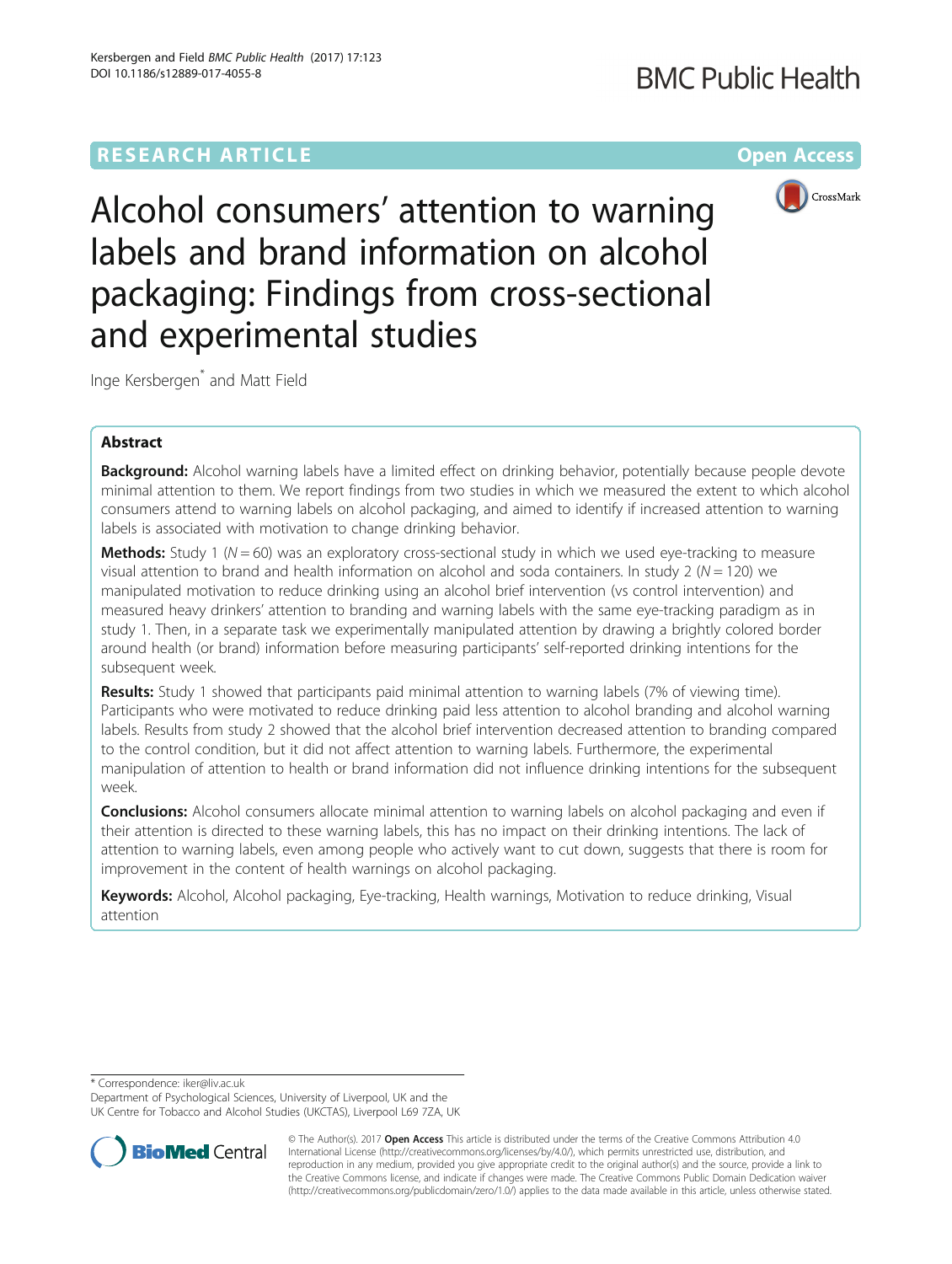### Background

In March 2011, alcohol beverage companies in the UK pledged to put warning labels on 80% of alcoholic drink containers as part of the public health responsibility deal [[1\]](#page-9-0). These labels contain 1) the alcohol content (UK units), 2) the daily guidelines for maximum alcohol consumption, 3) a pregnancy warning, 4) a link to drinkaware.co.uk, the website of an industry sponsored charity (optional), and 5) a responsibility statement (optional;  $[2]$  $[2]$ .<sup>1</sup> Warning labels have a limited effect on drinking behaviour. Narrative reviews of the evidence on alcohol health warnings demonstrated that public awareness of the warning label typically increases after implementation, but this does not translate to increased alcoholrelated risk perceptions or reduced alcohol consumption [[3](#page-10-0)–[5\]](#page-10-0). Similarly, a systematic review showed that information-based policies (such as warning labelling) are generally ineffective [\[6](#page-10-0)], and researchers have argued that the pledges included in the responsibility deal are therefore unlikely to affect behaviour [\[7](#page-10-0)].

It is possible that warning labels have a limited effect on drinking behaviour because people pay little attention to them. Indeed, participants spent on average 7% of total viewing time looking at warning messages in alcohol advertisements [[8\]](#page-10-0). However, there are likely to be individual differences in the amount of attention paid to health warning information, which may be important. Tobacco and food literature shows that consumption habits [[9, 10\]](#page-10-0) and goals [\[11\]](#page-10-0) affect attention towards warning labels. In turn, attention to warning labels might also influence behaviour. For example, bar visitors drank less alcohol if their attention had been drawn to warning labels [[12\]](#page-10-0). Similarly, nutrition labels had a stronger influence on product choice when they were attended to longer [\[13](#page-10-0)]. This raises the possibility that if warning labels on alcohol packaging are sufficiently 'attention grabbing', their impact on alcohol consumption at the population level could be substantial.

Unfortunately, nothing is known about the extent to which alcohol consumers attend to warning labels, how much their attention is related to individual differences in drinking behaviour and motivation to change it, and whether beneficial behaviour change is a likely consequence of increasing attention to warning labels on packaging. The purpose of the studies reported here was to investigate how much attention is paid to warning labels and branding on alcohol beverage containers, and how individual differences in this are associated with individual differences in drinking behaviour and motivation to change it. In both studies, we measured participants' eye movements towards brand information and warning labels whilst they viewed alcohol beverage containers. Study 1 was an exploratory study that gathered descriptive information about how much attention alcohol consumers pay to health information and investigated correlations between attention and drinking habits. We hypothesized that heightened motivation to reduce drinking would be associated with increased attention to health warnings. In study 2, we experimentally manipulated motivation to reduce drinking and attention to health warnings in order to investigate the causal relationships between them.

## Study 1

#### Method

#### **Participants**

Sixty participants (63% female) were recruited via online advertisements circulated among students and staff of the University of Liverpool. The sample size was based on previous research on attention to warning labels in alcohol print advertisements [\[8\]](#page-10-0). Participants were eligible to take part if they were aged over 18 and did not wear glasses. The majority were alcohol consumers  $(n =$ 58). Their mean age was 21.27 (SD = 3.61). They had a mean Alcohol Use Disorders Identification Test (AUDIT) score of  $10.67$  (SD = 6.54) and drank on average  $32.12$  (SD = 29.15) UK units in the 14 days prior to the experiment  $(1 \text{ UK unit} = 8 \text{ g of alcohol})$ . The study received ethical approval from the University of Liverpool Research Ethics Committee.

#### **Materials**

Stimuli We photographed 50 beverage containers (bottles or cans) of various brands and types of alcoholic and non-alcoholic beverages that included health/warning labels (i.e., UK warning label on alcohol containers, nutrition information on soda containers). We photographed 25 alcohol containers (11 bottles/cans of beer, 6 cans of pre-mixed cocktails, 3 bottles/cans of cider, 3 bottles of alcopops and 2 bottles of wine) and 25 soda containers (23 bottles/cans of carbonated soft drinks and 2 bottles of fruit juice). We took four photographs of each container, two of the front and two of the back. One front and one back picture depicted the whole bottle or can, whereas a different picture depicted a closeup of the front label and the back label. The location of the alcohol warning labels varied between the containers. All aspects of the warning labels were visible and readable in the close-up during the viewing task. Most warning labels were in compliance with the guidelines specified in the responsibility deal and included the alcohol content, the daily guidelines for alcohol consumption, a pregnancy warning, an optional link to drinkaware.co.uk, and an optional responsibility statement. Two labels also included nutrition information. Three labels did not meet the minimum requirements: they did not include the daily recommended guidelines, and two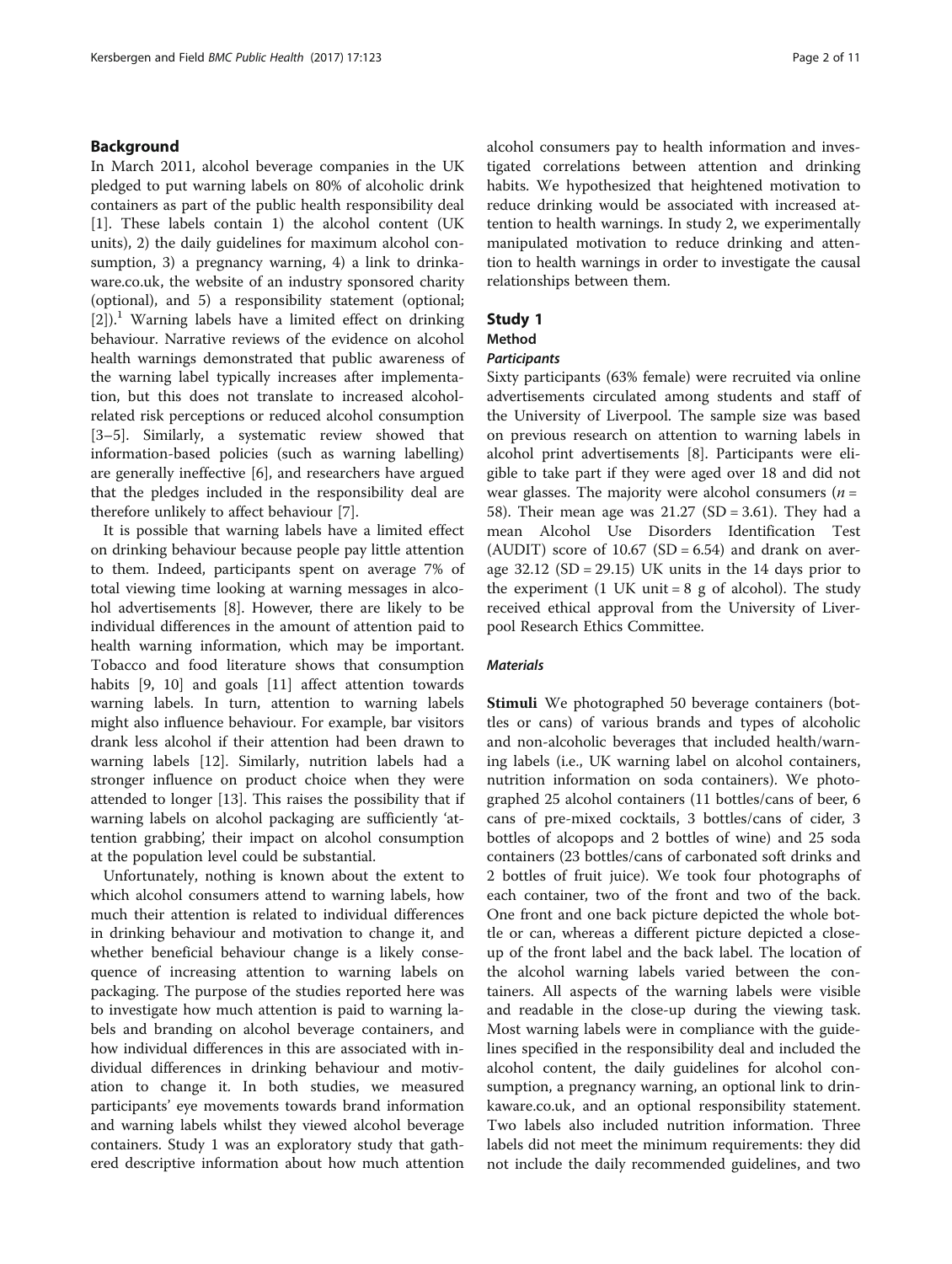of these also did not include a pregnancy warning. Nevertheless, we included these labels in our analyses as research has shown that 22.4% of alcohol warning labels did not comply with the responsibility deal guidelines [[14\]](#page-10-0). Therefore, our stimuli were representative of the warning labels used in the UK.

Eye-tracker task Participants were asked to view images of beverage containers (viewing phase) before their memory for the containers was tested (recognition phase; the latter was included to encourage participants to pay close attention during the viewing phase). In the viewing phase participants viewed 40 containers from the stimulus set (20 alcohol, 20 soda). They were instructed to use the arrow keys to manipulate the display of the containers. The left and right arrow keys were used to alternate between front and back. The up arrow was used to zoom in on the label and the down arrow was used to zoom out. Each container was presented for 15 s and participants were free to manipulate the presentation of the container in any way they liked. Whether the 'zoomed out' front or back of the container was presented first was randomized on a trial-by-trial basis. To ensure that all participants had the same starting position at image onset, participants were instructed to look at a fixation cross that was presented for 1 s before the trial started. Participants' eye movements were measured using an ASL Eye-Trac D6 (Applied Science Laboratories, Bedford, MA) at a sampling rate of 120 Hz.

In the recognition phase, participants were shown a second set of 20 images (10 new and 10 of the 40 that had been presented during the viewing phase) and were asked to indicate whether or not each image had been present in the previous set by pressing a "yes" or "no" button. Recognition accuracy was defined as the percentage of correct trials. Participants correctly answered  $M = 95.83\%$  (SD = 5.38) of the recognition trials.

#### **Questionnaires**

Alcohol use disorders identification test (AUDIT [[15](#page-10-0)]) The AUDIT is a 10-item screening instrument assessing hazardous patterns of alcohol use and dependence symptoms. An example of an item is "How often do you have six or more drinks on one occasion?". Each item is answered in a multiple choice format (e.g. "never", "less than monthly", "monthly", "weekly" or "daily or almost daily"). Scores range between 0 and 40. AUDIT scores of 8 or higher are indicative of hazardous or harmful drinking patterns [[15\]](#page-10-0). The AUDIT has good test-retest reliability, internal reliability and construct validity [\[16\]](#page-10-0).

14-day retrospective timeline follow-back diary (TLFB [\[17\]](#page-10-0)) Participants were required to sum up for every day of the past two weeks, how many alcoholic drinks they had consumed in UK units. The TLFB has high test-retest reliability and good concurrent validity [[17, 18\]](#page-10-0).

Temptation Restraint Inventory – Restrain subscale (TRI [\[19\]](#page-10-0)) The TRI restraint subscale is a 3-item scale answered on a 9-point Likert scale with anchors "never" and "always". An example of an item is "How often do you attempt to cut down the amount you drink?". Scores on the TRI restrain subscale range between 3 and 21. The TRI has adequate internal reliability and concurrent validity [\[19](#page-10-0)].

Readiness to Change Questionnaire (RTCQ [[20](#page-10-0)]) The RTCQ is a questionnaire with three subscales (Precontemplation, Contemplation, and Action). The subscales are 4-item scales answered on a 5-point Likert scale with anchors "strongly disagree" and "strongly agree". Examples of items are "I don't think I drink too much" (precontemplation subscale), "I enjoy my drinking, but sometimes I drink too much" (contemplation subscale), and "I am trying to drink less than I used to" (action subscale). Scores on each RTCQ subscale range between −8 and 8. The RTCQ has good internal reliability and concurrent validity [\[20\]](#page-10-0).

Contemplation ladder [[21](#page-10-0)] The contemplation ladder is an 11-point scale on which participants are required to indicate their readiness to reduce their drinking (ranging from 0 "No thought of reducing how much I drink per occasion" to 10 "Taking action to reduce the number of drinks I have per occasion"). The contemplation ladder has good concurrent validity [[21\]](#page-10-0).

Dutch Eating Behaviour Questionnaire – Restraint subscale (DEBQ; [[22](#page-10-0)]) Dietary restraint was measured with the DEBQ Restraint subscale. This is a 10-item scale answered in a multiple choice format ("not relevant", "never", "seldom", "sometimes", "often", "very often"). An example of an item is "Do you watch exactly what you eat?". Scores on the DEBQ Restraint subscale range between 10 and 50. The DEBQ Restraint subscale has high internal reliability and test-rest reliability [[23](#page-10-0)] and good construct validity [[24](#page-10-0)].

#### Procedure

After providing informed consent, participants completed the eye-tracker task. Then, they completed the questionnaire battery on a computer. A motivation to reduce drinking score was created by averaging the TRI restraint subscale, the RTCQ contemplation and action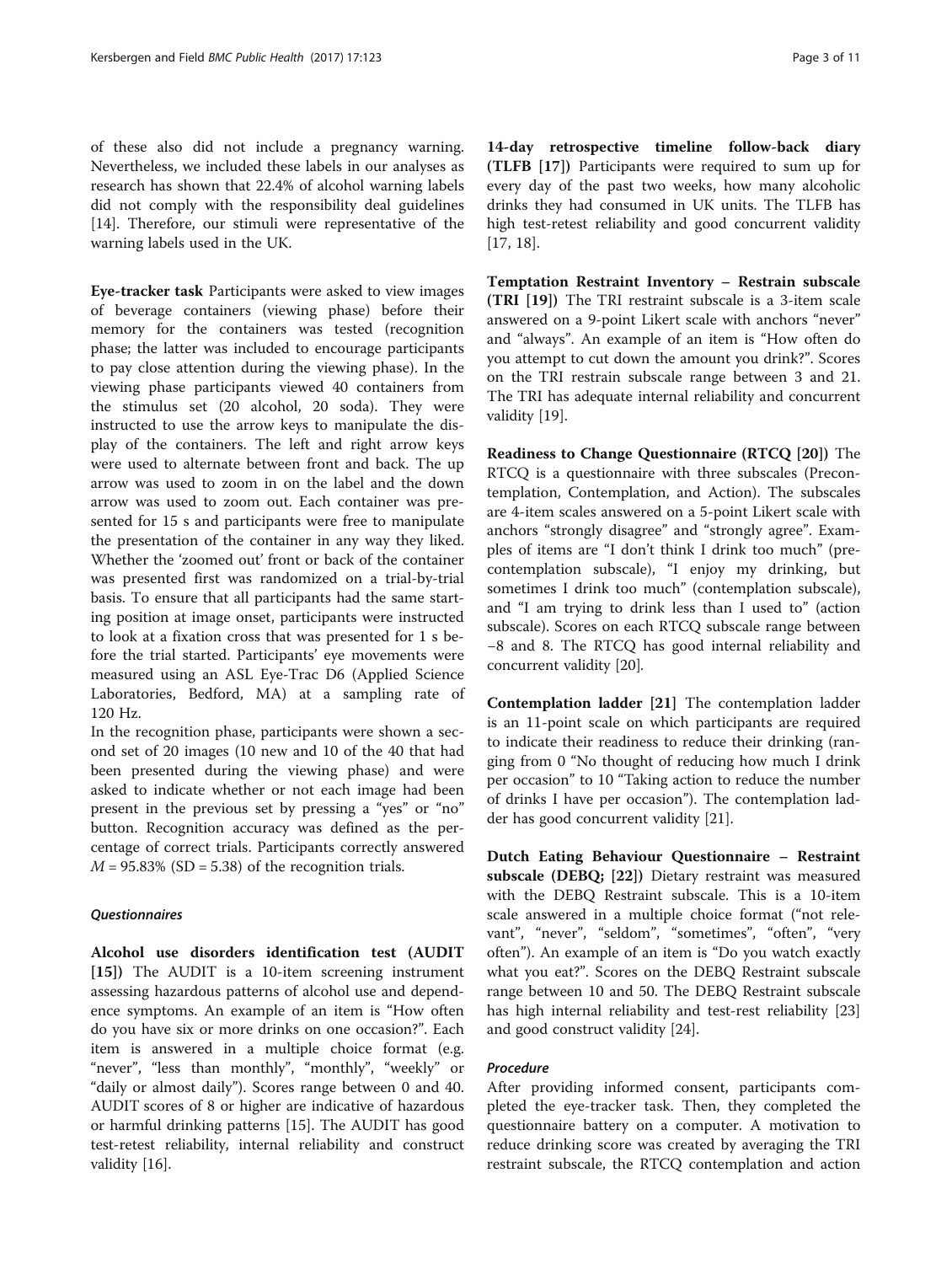subscales and the contemplation ladder as these scales were strongly correlated  $(r = .53 - .80, ps < .001)$ . Finally, participants were thanked and debriefed. Participants received study credits or a £5 shopping voucher.

#### Data preparation and analysis

On each container, Areas of Interest (AOIs) were created by assigning the warning label and any calorie information to the category Health; any brand information, such as the logo and any brand messages to the category Brand; and everything else (e.g., barcode, recycling logo, blank packaging material) to the category Rest. The relative size of each AOI was calculated by dividing the number of pixels in the area by the total number of pixels of the container. The complexity of each AOI was calculated by dividing the compressed file size by the uncompressed file size [\[25\]](#page-10-0). Brightness and contrast values for each AOI were obtained using GNU Imagine Manipulation Program 2.

The different containers varied considerably in their visual characteristics (see Table 1), and conventional multivariate statistics are unable to control for this within-stimulus variability. Therefore, we used multilevel modelling to analyse eye movements. Data were organised in three levels, with AOIs (Brand, Health, Rest; level 1) nested in individual containers (40 containers; level 2) nested in data from each individual participant (level 3). To eliminate noise due to inaccurate eye-tracking, trials in which participant spent less than 50% of the viewing time looking at the product (Health, Brand and Rest combined – the only stimuli on the screen) were excluded from the analyses (12%). This percentage is similar to previous research on visual attention to tobacco warning labels, in which 8% [[9\]](#page-10-0) to 14% [\[26](#page-10-0)] of participants were excluded from analyses due to inaccurate tracking.

We created multilevel models to analyse the effect of stimulus characteristics and drinking habits on fixation time. AOI (brand, health, rest (reference category, dummy coded)), order of presentation, size, complexity, brightness, and contrast were level 1 predictors; picture type (alcohol, soda (reference category)) was a level 2

In Model 1, we included all level 1 and level 2 predictors and their first and second order interactions with AOI and picture type. Model 1 showed that stimulus characteristics significantly influenced attention to the different AOIs on alcohol and soda packaging. In Model 2, we included all level 3 predictors and their first and second order interactions with AOI and picture type. A chi-squared test showed that Model 2 was a significantly better fit than Model 1  $(\chi^2(24) = 1015.93, p < .001)$ , indicating that both participant characteristics and stimulus characteristics predicted fixation time.

### Results

#### Attention to branding and health warnings (Fig. [1](#page-4-0))

Over the 15 s viewing period, participants looked at alcohol warning labels for 1.03 s  $(SD = 0.89, 7\%)$ . A drink type (alcohol, soda) × AOI (brand, health, rest) repeated measures ANOVA revealed significant main effects of drink type  $(F(1, 56) = 63.97, p < .001,$  $\eta_{\rm p}^2$  = .53) and AOI (*F*(2, 112) = 84.47, *p* < .001,  $\eta_{\rm p}^2$ = .60) that were qualified by a significant interaction  $(F(2, 112) = 71.09, p < .001, \eta_{p}^{2} = .56)$ . Post-hoc comparisons showed that participants spent less time viewing health information than brand information (alcohol t(58) = 14.36,  $p < .001$ ,  $d = 1.87$ ; soda t(56) = 7.17,  $p < .001$ ,  $d = 0.95$ ) and the rest of the packaging (alcohol t(58) = 10.62,  $p < .001$ ,  $d = 1.38$ ; soda t(56) = 12.95,  $p < .001$ ,  $d = 1.71$ ). Participants also looked longer at alcohol branding than the rest of the packaging,  $t(58) = 6.73$ ,  $p < .001$ ,  $d = 0.88$ , but less long at soda branding than the rest of the packaging,  $t(56) =$ 2.21,  $p = .03$ ,  $d = 0.29$ . Participants attended more to alcohol than soda branding,  $t(56) = 11.78$ ,  $p < .001$ ,  $d =$ 1.56, and less to the rest of alcohol than soda packaging,  $t(56) = 4.44$ ,  $p < .001$ ,  $d = 0.59$ , but spent similar amounts of time viewing health warnings on alcohol and soda products,  $t(56) = .91$ ,  $p = .37$ ,  $d = 0.12$ .

Table 1 Studies 1 and 2. Stimulus characteristics

|                                 | Alcohol $(n = 20)$         |                             |                   | Soda $(n=20)$               |                            |                            |
|---------------------------------|----------------------------|-----------------------------|-------------------|-----------------------------|----------------------------|----------------------------|
|                                 | Brand                      | Health                      | Rest              | Brand                       | Health                     | Rest                       |
| Variable                        | M (SD)                     | M (SD)                      | M(SD)             | M(SD)                       | M(SD)                      | M (SD)                     |
| Size (% of total container)     | 34.24 (12.56) <sup>a</sup> | 4.25 $(3.38)^b$             | 61.51 $(15.04)^c$ | $25.10(10.90)^d$            | 5.47 $(2.88)^b$            | 69.42 $(12.21)^c$          |
| Complexity (compression ratio)  | .22 $(.04)^{a}$            | $.27$ (.06) <sup>b</sup>    | .10 $(.02)^c$     | $.26$ (.03) <sup>d</sup>    | $.22$ $(.07)^d$            | .12 $(.02)^e$              |
| Brightness (average luminosity) | 111.92 $(44.07)^{a}$       | 105.78 (53.48) <sup>a</sup> | $91.54(37.22)^a$  | 128.21 (36.87) <sup>a</sup> | 118.19 $(48.83)^a$         | $107.45(38.19)^{a}$        |
| Contrast (luminosity variance)  | 59.07 (11.71) <sup>a</sup> | 48.58 (15.46) <sup>b</sup>  | 54.22 $(12.33)^a$ | 59.07 (11.71) <sup>a</sup>  | 46.79 (11.92) <sup>b</sup> | 52.70 (13.05) <sup>a</sup> |

Note: Comparisons are between means in the same row. Different superscripts indicate a significant difference between means (p < .05)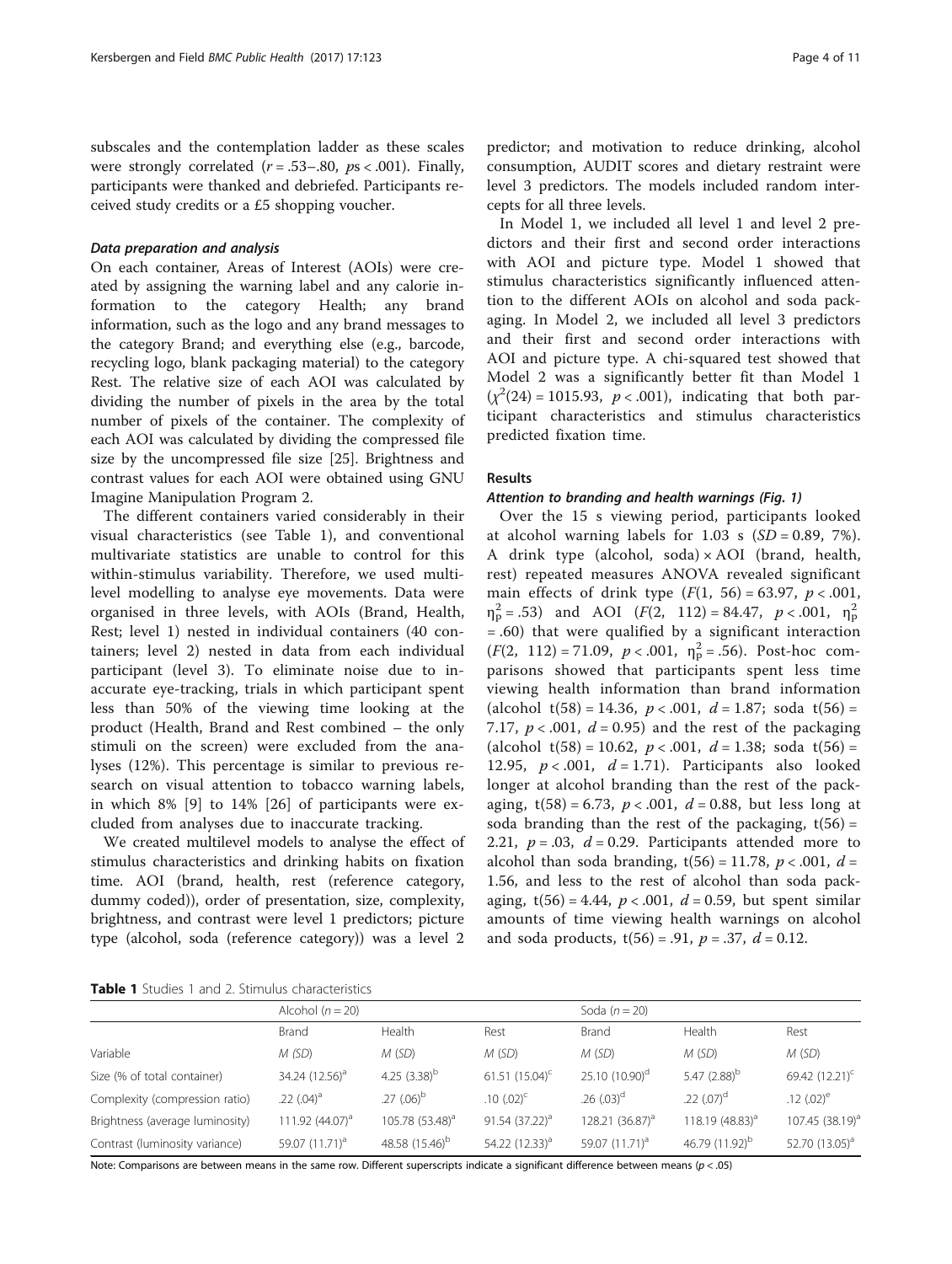<span id="page-4-0"></span>

## Stimulus characteristics

The multilevel models revealed that the visual characteristics of branding and warning labels significantly affected attention. Alcohol warning labels were attended to longer when they were larger in size and less complex (see Additional file [1](#page-9-0) for discussion).

## Individual differences

Model 2 revealed a significant motivation to reduce drink $ing \times AOI$  brand (vs health and rest)  $\times$  picture type interaction (see Table [2\)](#page-5-0). Motivation to reduce drinking was negatively associated with attention to branding on alcohol packaging. There was also a significant motivation to reduce drinking  $\times$  AOI health (vs brand and rest)  $\times$  picture type interaction: motivation to reduce drinking was negatively associated with attention to health warnings on alcohol packaging. Taken together, these results indicate that participants high in motivation to reduce drinking paid less attention to alcohol branding and health warnings and more attention to the rest of the packaging. Recent alcohol consumption and AUDIT scores were not significant predictors of attention. There was a significant association between dietary restraint and attention to branding, which is discussed in Additional file [2.](#page-9-0)

#### Study 2

In study 2, we investigated the causal relationship between motivation to reduce drinking and attention allocation to branding/health warnings. First, to manipulate motivation to reduce drinking participants received a brief intervention regarding their drinking,

or a control intervention. As the brief intervention predominantly targets people who drink in excess of the UK drinking guidelines, we recruited heavy drinkers. After the intervention, we measured attention to alcohol packaging. We hypothesized that participants would pay more attention to warning labels (and less to branding) after the alcohol intervention than the control intervention. Second, we manipulated attention to alcohol packaging so that participants either had to attend to warning labels or brand information. We used drinking intentions as the outcome measure, because they predict consumption [[27\]](#page-10-0) and are affected by changes in motivation to reduce drinking [[28\]](#page-10-0). We hypothesized that participants who attended to health warnings would intend to drink less in the subsequent week than those who attended to branding.

## Method

### **Participants**

120 participants (65% female) were recruited via online advertisements circulated among students and staff at the University of Liverpool (see Table [3](#page-5-0)). They were eligible for participation if they were aged over 18, did not wear glasses and consumed more alcohol than the recommended UK guidelines (14 units/week for females, 21 units/week for males). $^{2}$  There was no formal screening in place to check whether participants fulfilled these criteria prior to taking part, but the eligibility criteria were emphasized at multiple times prior to the start of the lab session. The study received ethical approval from the University of Liverpool Research Ethics Committee.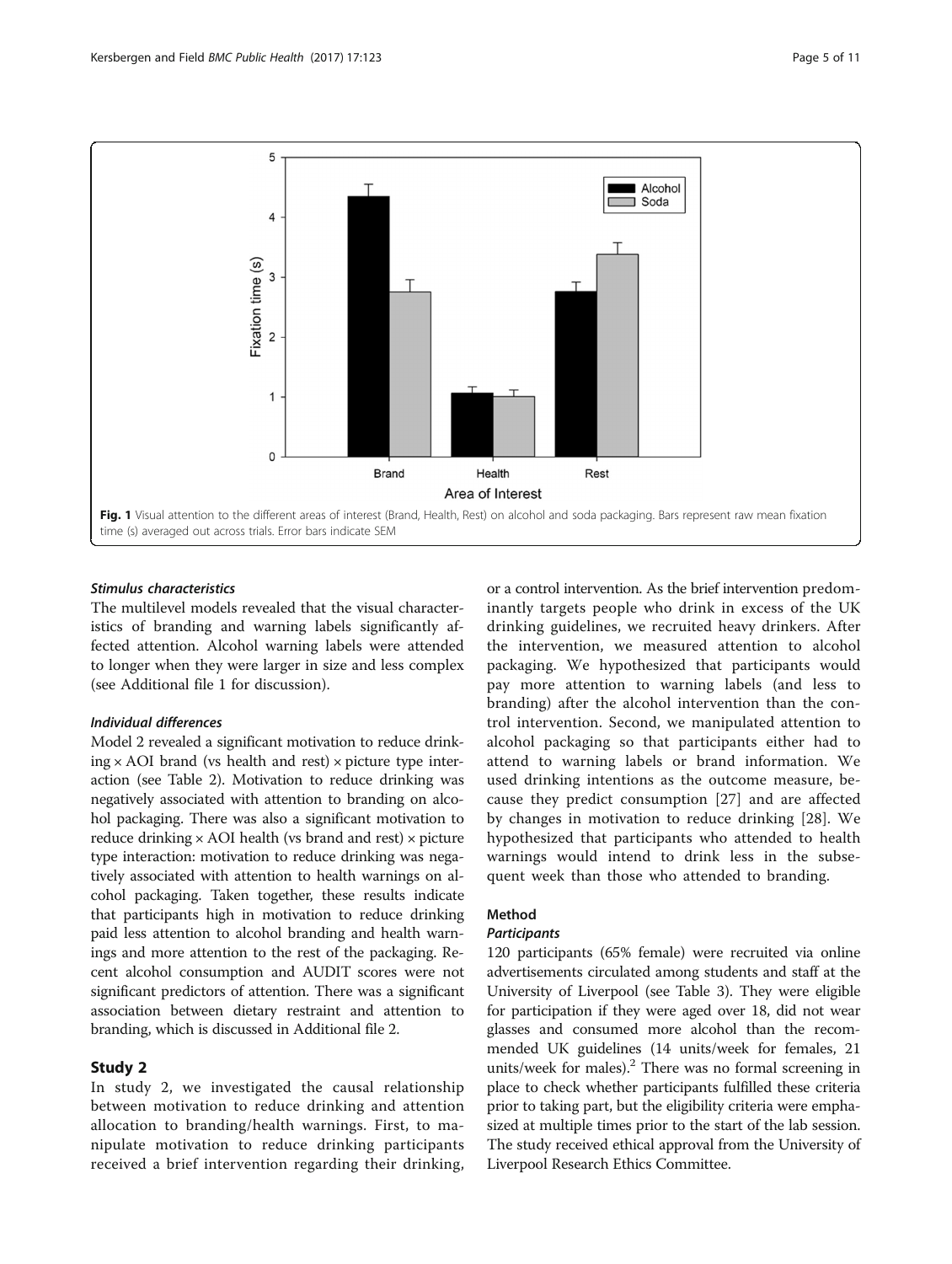<span id="page-5-0"></span>Table 2 Study 1. Multilevel regression model including stimulus-level and participant-level predictors. Area of Interest (AOI; Brand, health, rest, dummy coded with rest as reference category), brightness, contrast, complexity, and size were level 1 (AOI-level) predictors. Picture type (Alcohol, soda, dummy coded with soda as reference category) and presentation order were level 2 (Picture level) predictors. AUDIT scores, recent alcohol consumption, motivation to reduce drinking and dietary restraint were level 3 (Participant level) predictors. All predictors were included as individual main effects and in all possible two-way and three-way interactions with picture type and AOI

| Variable                              | Model 2 (stimulus-level and participant-level predictors) |                                   |                                        |                         |                                                         |                                              |  |
|---------------------------------------|-----------------------------------------------------------|-----------------------------------|----------------------------------------|-------------------------|---------------------------------------------------------|----------------------------------------------|--|
|                                       |                                                           | Two-way interactions              |                                        | Three-way interactions. |                                                         |                                              |  |
|                                       | Main effect                                               | $\times$ Picture type<br>$b$ (SE) | $\times$ AOI brand<br>$b$ (SE)         | $\times$ AOI health     | $\times$ AOI brand<br>$\times$ Picture type<br>$b$ (SE) | $\times$ AOI health<br>$\times$ Picture type |  |
|                                       | $b$ (SE)                                                  |                                   |                                        | $b$ (SE)                |                                                         | $b$ (SE)                                     |  |
| Intercept                             | 3.22(0.84)                                                |                                   | $\overline{\phantom{a}}$               |                         |                                                         |                                              |  |
| AOI brand                             | $-3.73(1.20)$ **                                          | 0.88(1.72)                        |                                        |                         |                                                         |                                              |  |
| AOI health                            | $-2.95(0.97)$ **                                          | 0.18(1.29)                        |                                        |                         |                                                         |                                              |  |
| Picture type                          | $-0.61(1.09)$                                             |                                   | 0.88(1.72)                             | 0.18(1.29)              |                                                         |                                              |  |
| Order                                 | 0.01(0.01)                                                | $-0.01(0.01)^*$                   | 0.00(0.01)                             | $-0.003(0.01)$          | 0.01(0.01)                                              | 0.01(0.01)                                   |  |
| <b>Brightness</b>                     | $-0.001(0.002)$                                           | $-0.001(0.003)$                   | 0.002(0.003)                           | 0.001(0.003)            | 0.01(0.01)                                              | 0.002(0.004)                                 |  |
| Contrast                              | $-0.01(0.01)$ *                                           | 0.01(0.01)                        | 0.01(0.01)                             | 0.01(0.01)              | $-0.01(0.01)$                                           | 0.01(0.01)                                   |  |
| Complexity                            | $11.12 (4.18)$ **                                         | $-1.90(5.98)$                     | $-8.624(4.83)^+$                       | $-10.46$ (4.27)*        | 2.41(6.62)                                              | $-0.76(6.13)$                                |  |
| Size                                  | $-0.01(0.01)$                                             | 0.01(0.01)                        | $0.02$ $(0.01)^*$                      | $0.08(0.03)$ *          | 0.02(0.04)                                              | $-0.02(0.01)^+$                              |  |
| <b>AUDIT</b>                          | $-0.004(0.02)$                                            | 0.01(0.02)                        | 0.03(0.02)                             | 0.004(0.02)             | $-0.04(0.03)$                                           | $-0.004(0.03)$                               |  |
| Alcohol consumption<br>(last 14 days) | 0.002(0.01)                                               | $-0.004(0.01)$                    | $-0.002(0.01)$                         | $-0.01(0.01)$           | 0.003(0.01)                                             | 0.01(0.01)                                   |  |
| Motivation to<br>reduce drinking      | $-0.04(0.03)^{+}$                                         | $0.08$ $(0.04)$ **                | 0.01(0.03)                             | $0.05(0.03)^+$          | $-0.08(0.04)$ **                                        | $-0.09(0.04)$ *                              |  |
| Dietary restraint                     | $-0.02$ (0.01)*                                           | $-0.02(0.01)$                     | $0.02$ (0.01)*                         | 0.01(0.01)              | 0.02(0.01)                                              | 0.02(0.01)                                   |  |
| Random effects                        | Residual variance                                         |                                   | Proportion residual variance explained |                         |                                                         |                                              |  |
| Level 3                               | 0.14(0.03)                                                |                                   | 1.46%                                  |                         |                                                         |                                              |  |
| Level 2                               | 3.18(0.06)                                                |                                   | 17.15%                                 |                         |                                                         |                                              |  |
| Level 1                               | 0(0)                                                      |                                   |                                        |                         |                                                         |                                              |  |
| $\chi^2(24)$                          | 894.27***                                                 |                                   |                                        |                         |                                                         |                                              |  |

Note:  $^{+}p$  < .10,  $^{*}p$  < .05,  $^{**}p$  < .01,  $^{***}p$  < .001

## **Materials**

Stimuli We used the same stimuli and questionnaires as in study 1. Because the contemplation ladder was administered after the manipulation, baseline motivation to reduce drinking was defined as the average of the TRI restraint

scale and RTCQ contemplation and action subscales, which were strongly correlated  $(r = .52-.68, ps < .001)$ .

Drinking intentions To measure drinking intentions, participants were asked how many pints of cider/beer,

|                                                       | Alcohol advice $(n = 60)$ |                            | Control advice $(n = 60)$ |                            |  |
|-------------------------------------------------------|---------------------------|----------------------------|---------------------------|----------------------------|--|
|                                                       | Brand exposure $(n = 30)$ | Health exposure $(n = 30)$ | Brand exposure $(n = 30)$ | Health exposure $(n = 30)$ |  |
| Variable                                              | M(SD)                     | M(SD)                      | M(SD)                     | M(SD)                      |  |
| Gender (% female)                                     | 66.7%                     | 60%                        | 66.7%                     | 66.7%                      |  |
| Age                                                   | 24.27 (10.26)             | 22.27 (4.58)               | 25.33 (8.02)              | 25.10 (11.05)              |  |
| AUDIT $(a = .66)$                                     | 13.37 (5.37)              | 13.33 (5.42)               | 13.10 (4.25)              | 13.07 (4.63)               |  |
| Alcohol consumption<br>(last 14 days)                 | 48.13 (26.48)             | 51.23 (23.54)              | 47.00 (17.37)             | 48.27 (23.05)              |  |
| Baseline motivation to<br>reduce drinking $(a = .81)$ | 1.61 $(3.64)^a$           | 2.90 $(3.92)^a$            | 4.51 $(2.95)^b$           | $2.64$ $(3.55)^a$          |  |
| DEBQ Restraint $(a = .92)$                            | 34.73 (8.08)              | 35.30 (10.48)              | 34.47 (8.93)              | 34.53 (10.92)              |  |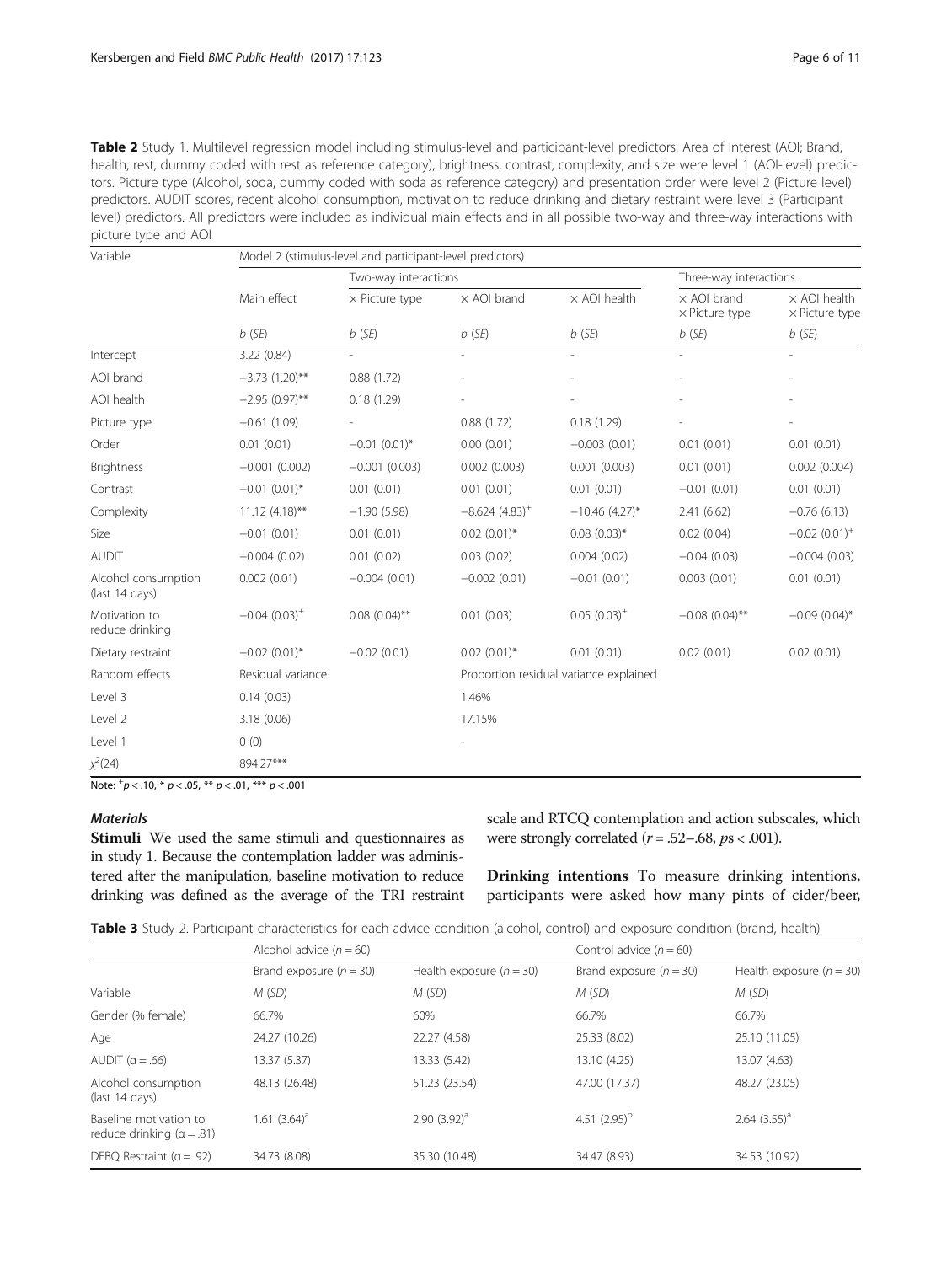large glasses of wine, and shots of hard liquor they intended to drink in the next week [\[29\]](#page-10-0). Their responses were combined into a single measure of intended consumption in UK units. Binge drinking intentions were measured with three 9-point Likert scales (e.g., "Do you plan to binge-drink in the next week?" [[30\]](#page-10-0)). The scores were averaged into a single binge drinking measure  $(\alpha = .97)$ .

Viewing task The eye-tracker task was the same as in study 1, with the exception that participants only viewed 30 containers during the viewing phase (15 alcohol, 15 soda) and 12 containers in the recognition phase.

Screening and intervention programme for sensible drinking (SIPS) brief advice tool [\[31\]](#page-10-0) and control Participants were informed about their AUDIT scores and alcohol consumption, and the associated health risks, before receiving advice about population norms and the benefits of cutting down, followed by individualised tips to reduce their drinking. For the control condition, participants received brief advice on study habits. The advice closely followed the SIPS procedure, providing participants with information about different ways to study and their associated benefits and tailored tips to improve their own study habits (see Additional file [3\)](#page-9-0).

Manipulation of attention task Participants were informed that important information for the subsequent memory test would be highlighted. They viewed the back and front labels of 15 alcoholic drinks containers with a bright yellow border around either the warning label or the brand information. To manipulate attention, in the health exposure condition, the majority of the labels had a border around the warning label (13 labels, 86%), whereas in the brand exposure condition, the border was around the brand information.

#### Procedure

After giving consent, participants filled out the alcohol diary, AUDIT, TRI, and RTCQ. Then, half of the participants received brief advice on sensible alcohol consumption (alcohol advice condition), whilst the other half received brief advice about study habits (control condition). Then, participants did the viewing task. They were asked to indicate their motivation to reduce drinking on the contemplation ladder before and after the task. After this, participants received the manipulation of attention task. Half of the participants in the alcohol advice and control condition were allocated to the brand exposure condition and the other half were allocated to the health exposure condition. Allocation to the advice conditions and attention conditions was randomized. Then, participants completed the drinking intentions questionnaire and the DEBQ, followed by a bogus memory task to corroborate the stated aim of the manipulation of attention task. Finally, participants were thanked and debriefed. Participants received study credits or a £5 high street voucher.

#### Data preparation and analyses

We employed the same data preparation and analysis strategy for the viewing task as in study 1. Trials in which participants spent less than 50% of the viewing time looking at the stimuli were removed due to inaccurate tracking (9%). A model with the level 1 and level 2 predictors (Model 1) was compared with Model 2, which also included condition (alcohol advice vs control), and baseline motivation to reduce drinking as participant-level predictors (level 3). A chi-squared test showed that Model 2 was a significantly better fit than Model 1  $(x^2(12) = 31.72, p < .001)$ , which indicates that the level 3 variables predicted fixation time above and beyond stimulus characteristics.

### Results

#### Baseline differences

A 2 (advice condition: alcohol, control)  $\times$  2 (exposure condition: brand, health) MANOVA with age, recent alcohol consumption, AUDIT scores and the baseline measure of motivation to reduce drinking as dependent variables revealed significant baseline differences between conditions. There were significant group differences in motivation to reduce drinking for the advice conditions  $(F(1, 116) = 4.20, p = .04, \eta_{\rm p}^2 = .04)$ , which were qualified by a significant advice × exposure condition interaction on motivation to reduce drinking  $(F(1, 116))$ = 5.99,  $p = .02$ ,  $\eta_p^2 = .05$ ). Post-hoc t-tests showed that participants in the control condition had a stronger baseline motivation to reduce drinking than participants in the alcohol advice condition,  $t(118) = 2.02$ ,  $p = .046$ , d = .37. This difference between advice conditions was only significant among participants in the brand exposure condition,  $t(58) = 3.39$ ,  $p = .001$ ,  $d = .88$ , and not among those in the health exposure condition,  $t(58)$  $= .27, p = .79, d = .07$ , see Table [3.](#page-5-0) There were no significant baseline differences in age, recent alcohol consumption, and AUDIT scores (all  $ps > .23$ ).

#### Free viewing

Manipulation check An independent samples t-test revealed no significant difference in contemplation ladder scores between the alcohol advice condition  $(M = 4.72)$ ,  $SD = 2.82$ ) and the control condition ( $M = 3.95$ ,  $SD =$ 2.94),  $t(118) = 1.46$ ,  $p = .15$ ,  $d = .27$ . Therefore, the SIPS manipulation did not increase motivation to reduce drinking.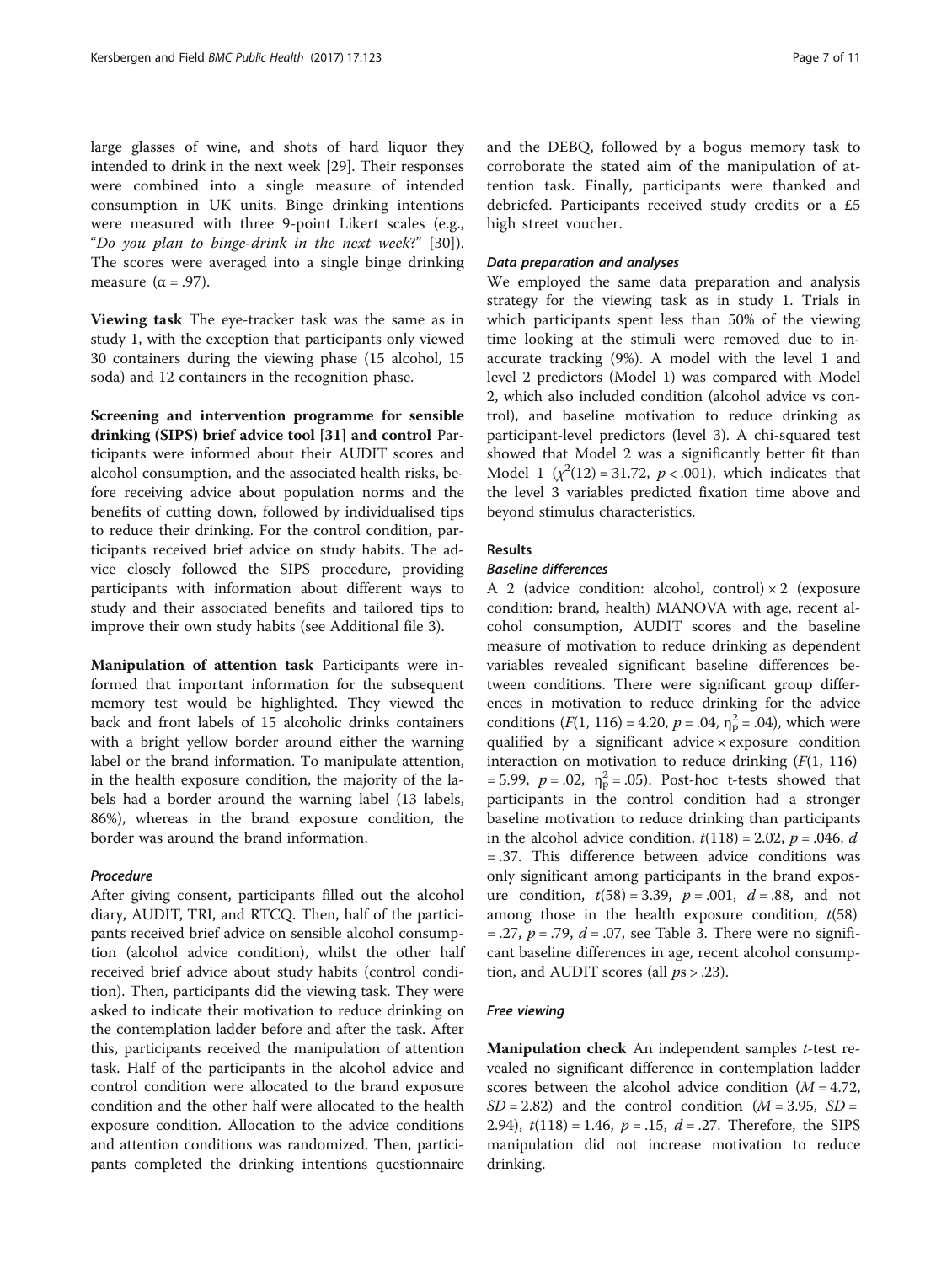#### Effects of advice condition on free viewing (Fig. 2)

Over a 15 s viewing period, participants looked at alcohol warning labels for  $1.20s$  (*SD* = 0.81, 8%). There was a significant AOI brand × condition interaction, indicating that participants who received alcohol advice spent less time viewing brand information than those in the control condition (see Table [4\)](#page-8-0). The non-significant AOI brand  $\times$  picture type  $\times$  condition interaction showed that the relation between condition and attention to branding did not depend on picture type (alcohol vs. soda). The AOI health × condition and the AOI health × picture type × condition interactions were nonsignificant. This indicates that participants who received alcohol advice did not compensate their reduced attention to branding by increasing attention to health warnings on alcohol or soda containers, but instead increased their attention to the rest of the packaging.

#### Exposure task

Manipulation check Participants in the brand attention condition fixated longer on brand  $(M = 2.41, SD = 1.21)$ than health information ( $M = 1.05$ ,  $SD = 0.42$ ) and participants in the health attention condition fixated longer on health ( $M = 2.13$ ,  $SD = 1.05$ ) than brand information (M  $= .86, \quad SD = .53; \quad F(1,116) = 133.24, \quad p < .001, \quad \eta_p^2 = .58.$ Therefore, the manipulation of attention was successful.

Effect of attention to brand and health information on drinking intentions A 2 (exposure; brand, health) by 2 (condition; alcohol advice, control) MANOVA with binge drinking intentions and intended consumption as the DVs showed that exposure did not significantly affect drinking intentions (Multivariate  $F(2, 115) = .47$ ,  $p = .62$ ,  $\eta_{\rm p}^2$  = .01). Neither did condition (Multivariate  $F(2, 115)$  = 1.94,  $p = .15$ ,  $\eta_p^2 = .03$ ), or the interaction between exposure and condition (Multivariate  $F(2,115) = .64$ ,  $p = .53$ ,  $\eta_P^2 = .01$ ).

#### General discussion

In two studies, we investigated alcohol consumers' attention to warning labels on alcohol packaging, and how this is associated with individual differences in motivation to reduce drinking. The results showed that people paid minimal attention to warning labels on alcohol packaging (7–8% of total viewing time). In study 1, we demonstrated that self-reported motivation to reduce drinking reduced attention to both branding and warning labels on alcohol packaging. Although we did not replicate this association in study 2, we did demonstrate that a brief alcohol intervention reduced attention to branding, although this effect was not specific for alcohol packaging and the brief alcohol intervention did not influence participants' motivation to reduce drinking. Contrary to hypotheses, our experimental manipulation that encouraged participants to focus their attention on warning labels did not affect their drinking intentions for the subsequent week.

A possible explanation is that participants do not particularly notice warning labels, due to their current design [[14, 32](#page-10-0)]. Our results show that alcohol warning labels on average take up less than 5% of the packaging

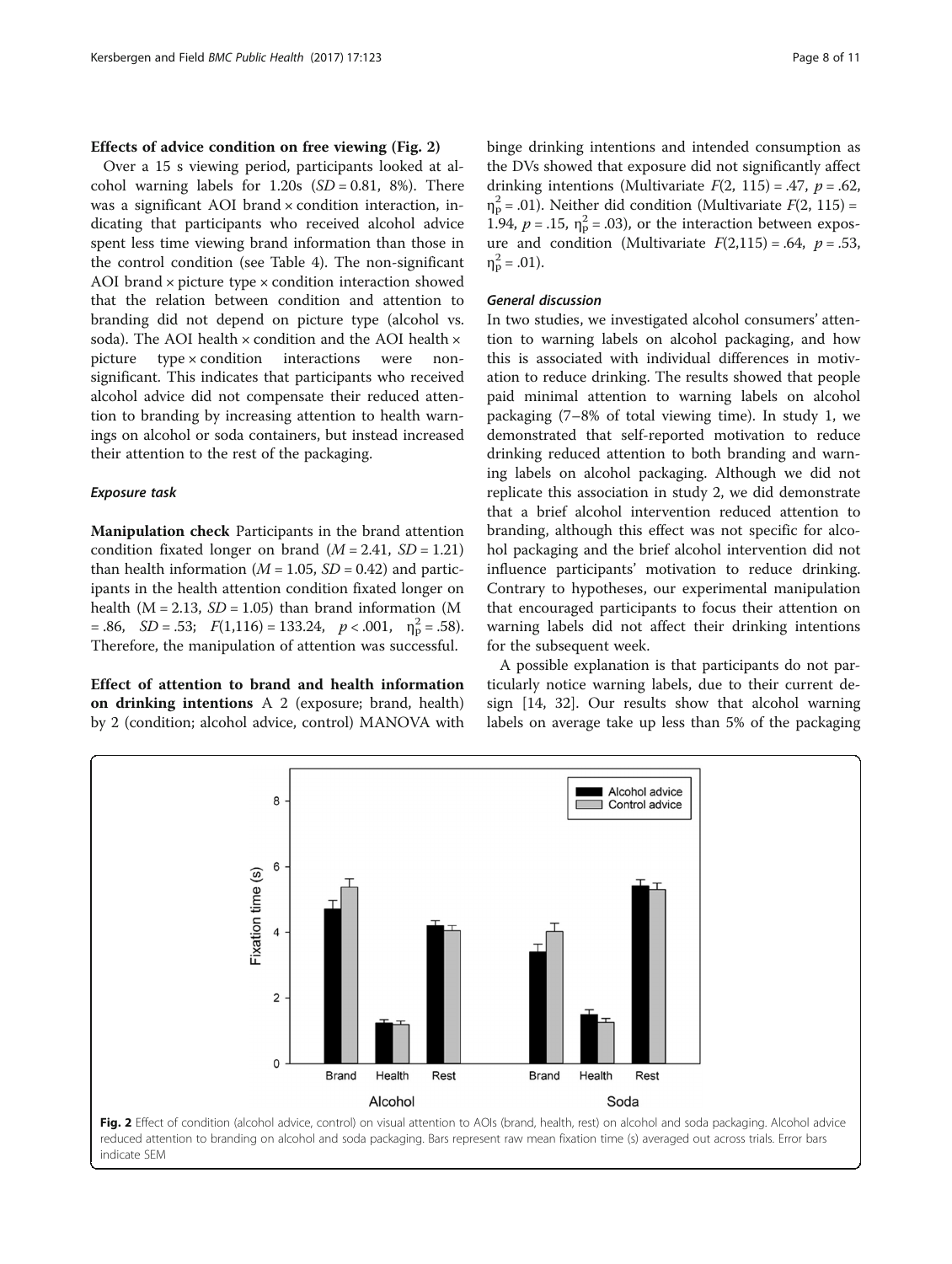<span id="page-8-0"></span>Table 4 Study 2. Multilevel regression model including stimulus-level and participant-level predictors. Area of Interest (AOI; Brand, health, rest, dummy coded with rest as reference category), brightness, contrast, complexity, and size were level 1 (AOI-level) predictors. Picture type (Alcohol, soda, dummy coded with soda as reference category) and presentation order were level 2 (Picture level) predictors. Advice condition (Alcohol, control, dummy coded with control as reference category) and baseline motivation to reduce drinking were level 3 (Participant level) predictors. All predictors were included as individual main effects and in all possible two-way and three-way interactions with picture type and AOI

| Variable                                  | Model 2 (stimulus-level and participant-level predictors) |                      |                                        |                          |                            |                             |  |
|-------------------------------------------|-----------------------------------------------------------|----------------------|----------------------------------------|--------------------------|----------------------------|-----------------------------|--|
|                                           |                                                           | Two-way interactions |                                        |                          | Three-way interactions.    |                             |  |
|                                           | Main effect<br>$b$ (SE)                                   | x picture type       | x AOI brand                            | x AOI health<br>$b$ (SE) | x AOI brand x picture type | x AOI health x picture type |  |
|                                           |                                                           | $b$ (SE)             | $b$ (SE)                               |                          | $b$ (SE)                   | $b$ (SE)                    |  |
| Intercept                                 | 1.78(1.45)                                                |                      |                                        |                          |                            |                             |  |
| AOI brand                                 | $-0.26(2.14)$                                             | $-22.46$ (3.04)***   |                                        |                          |                            |                             |  |
| AOI health                                | $-0.54(1.72)$                                             | $-8.46$ (2.23)***    | ٠                                      |                          |                            | $\overline{a}$              |  |
| Picture type                              | 8.46 (1.93)***                                            | $\sim$               | 22.46 (3.04)***                        | $-8.46$ (2.23)***        | $\overline{\phantom{a}}$   | ÷,                          |  |
| Order                                     | $-0.01(0.01)$                                             | 0.02(0.02)           | $-0.02(0.02)$                          | 0.01(0.02)               | $-0.002(0.02)$             | $-0.01(0.02)$               |  |
| <b>Brightness</b>                         | $0.005(0.003) +$                                          | $-0.03$ (0.01)***    | $-0.01(0.01)$                          | $-0.01(0.01)$            | $0.10(0.01)$ ***           | $0.04$ $(0.01)$ ***         |  |
| Contrast                                  | $-0.01(0.01)$                                             | $-0.15(0.02)$ ***    | 0.003(0.01)                            | 0.01(0.01)               | $0.16(0.02)$ ***           | $0.15(0.02)$ ***            |  |
| Complexity                                | 10.98 (7.94)                                              | 23.85 (11.08)*       | $-4.14(9.06)$                          | $-10.41(8.20)$           | $-18.89(12.32)$            | $-30.03(11.36)$ **          |  |
| Size                                      | $0.03$ $(0.01)$ **                                        | 0.01(0.01)           | $0.04(0.02)$ *                         | $-0.02(0.06)$            | $0.14$ $(0.03)$ ***        | $0.20(0.07)$ **             |  |
| Advice condition                          | 0.03(0.27)                                                | 0.37(0.32)           | $-0.69(0.29)$ *                        | 0.11(0.29)               | $-0.45(0.40)$              | $-0.51(0.40)$               |  |
| Baseline motivation<br>to reduce drinking | $-0.01(0.04)$                                             | 0.04(0.04)           | $-0.02(0.04)$                          | 0.03(0.04)               | $-0.07(0.06)$              | $-0.06(0.06)$               |  |
| Random effects                            | Residual variance                                         |                      | Proportion residual variance explained |                          |                            |                             |  |
| Level 3                                   | 0.55(0.12)                                                |                      | $-29.67%$                              |                          |                            |                             |  |
| Level 2                                   | 4.29(0.26)                                                |                      | 12.76%                                 |                          |                            |                             |  |
| Level 1                                   | 16.97 (0.29)                                              |                      | 35.1%                                  |                          |                            |                             |  |
| $\chi^2(47)$                              | $31.72**$                                                 |                      |                                        |                          |                            |                             |  |

and that attention to warning labels is roughly proportional to their size. Additionally, our results suggest that large alcohol warning labels attracted more attention, but we did not experimentally test this. Research regarding tobacco labels supports this: larger labels increased message recall compared to smaller labels [[33\]](#page-10-0). Another explanation is that participants do not see the current warning label as goal-relevant. This might be because it does not show the consequences of exceeding the recommended guidelines. Additionally, research suggests that "drink responsibly" messages (as included in the UK warning labels) are primarily used as a means to promote drinking [\[34](#page-10-0)–[36\]](#page-10-0) rather than raise awareness of the harmful consequences of alcohol consumption. Therefore, participants who are motivated to reduce drinking might view them as another part of the product branding, and subsequently avoid them. Indeed, some researchers argue that alcohol warning labels should be more like tobacco warnings and nutrition labels and provide clear information about alcohol-related risks and unambiguous behavioural recommendations in order to increase their effectiveness [\[37, 38\]](#page-10-0).

Indeed, Al-hamdani and Smith [[39\]](#page-10-0) demonstrated that warning labels that provided unambiguous information about the effect of alcohol consumption on liver cancer made people perceive the product more negatively compared to non-labelled products. Similarly, warning labels about cancer also increased participants' intentions to reduce drinking [[40, 41\]](#page-10-0) and reduced participants' drinking speed [[42\]](#page-10-0), regardless of whether the warning label was text-only or included a picture of liver cancer. Another recent study showed that the inclusion of a selfaffirming implementation intention in addition to the standard UK warning label reduced alcohol consumption at one month follow-up [\[43\]](#page-10-0). Research on the effect of alcohol warning advertisements demonstrated that exposure to warnings affected urge to drink via increased negative affect in response to the warnings [\[44](#page-10-0)]. This suggests that alcohol warning labels might need to elicit negative emotions in order to reduce consumption. Future research should explore the effect of label design and content on attention. Increasing the visual salience of warning labels by using plain packaging [[9, 10](#page-10-0)], graphic warnings [\[26](#page-10-0)] and front-of-pack labelling [[45](#page-10-0)]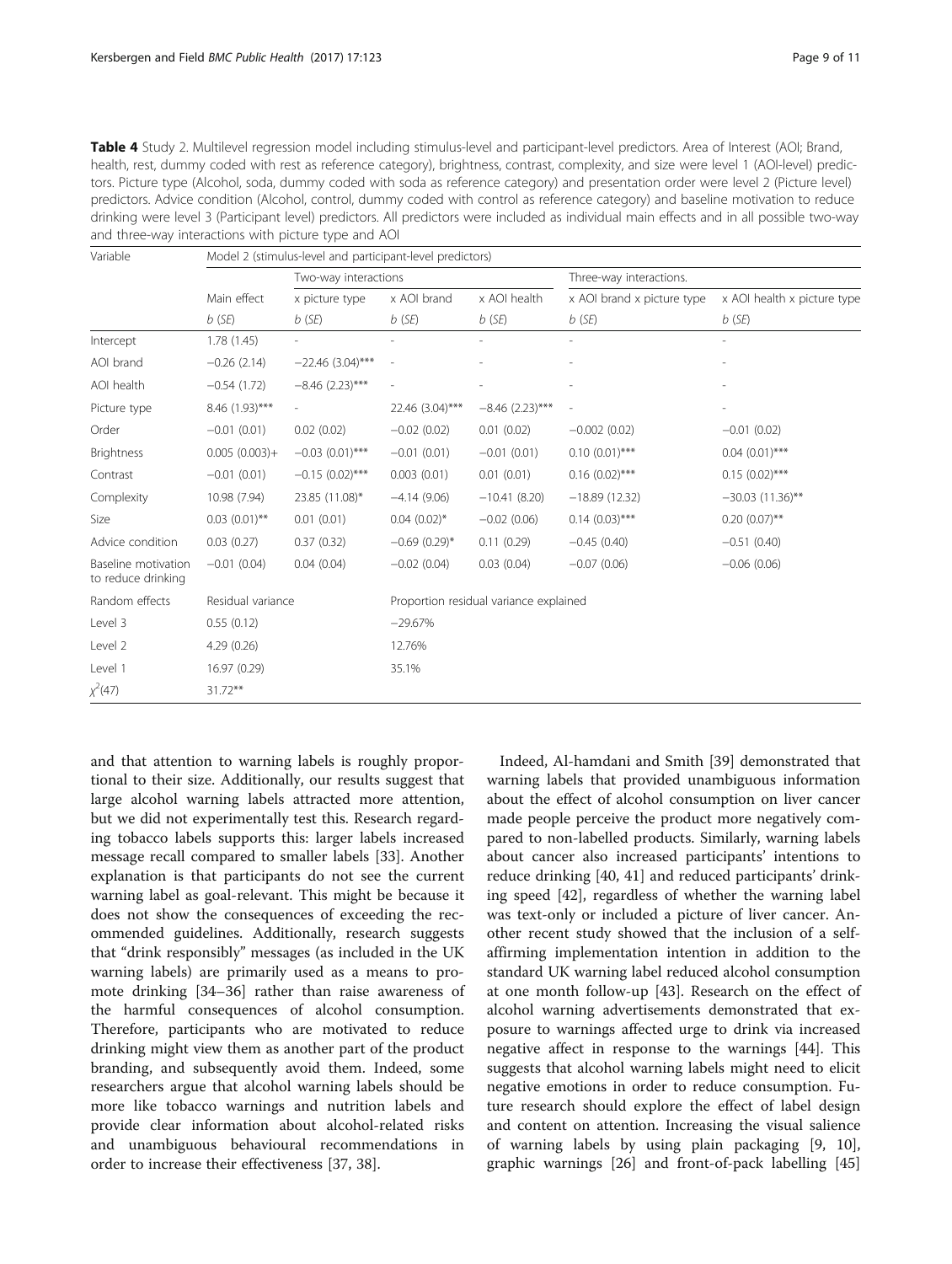<span id="page-9-0"></span>might be more effective in attracting and maintaining attention, as shown in tobacco and food research.

These studies have some limitations. The viewing task in both studies comprised a 15 s viewing period for each beverage container and it was framed as a memory task to ensure that participants would attend to the packaging. The length of exposure and the instructions might have increased attention to areas that participants would normally ignore. Additionally, the alcohol advice manipulation did not increase motivation to reduce drinking, which means that the significant effect of advice condition cannot be interpreted as an effect of motivation to reduce drinking. Finally, when viewing multiple products at the same time, people pay more attention to the product they prefer [[46\]](#page-10-0). We did not measure brand preferences in these studies, so it is possible that individual differences in brand preferences affected attention allocation to the branding/health warnings. However, we showed each product by itself, so there was no competition for attention between brands. Additionally, everyone had to view each product for exactly 15 s, so participants could not decide to view the product for a shorter amount of time if they did not prefer the brand. Therefore, it is unlikely that individual differences in brand preferences had a substantial effect on our results. Our study also had strengths. We used existing alcohol containers with current UK health warnings and used multilevel modelling to control for differences in packaging design. We also used a combination of correlational and experimental designs to investigate the relation between motivation to reduce drinking and attention. Additionally, we allowed participants to manipulate their view of the beverage containers (front/ back, zoomed in/out) in any way they liked, which is more similar to real life viewing conditions. However, it should be noted that the manipulation of the containers was not the same as participants handling the container, which would have allowed them to tilt the container in order to better view vertical labels, for example.

### Conclusions

To conclude, our studies show that people pay minimal attention to current UK warning labels on alcohol packaging. Motivation to reduce drinking decreases attention to branding, but does not increase attention to warning labels. Drinking intentions were not affected by attention to warning labels, even when participants had to attend to them. Changes in warning label design that make the label more visually salient and content are advised.

#### **Endnotes**

<sup>1</sup>One might argue that these labels do not warn against any adverse outcomes and should therefore not be called warning labels. In previous literature, these bels as health warning labels in this manuscript.  $2R$ ecruitment for this study took place from May 2014 – September 2015, before the UK guidelines were revised (January 2016).

### Additional files

[Additional file 1:](dx.doi.org/10.1186/s12889-017-4055-8) Study 1 - visual characteristics. A discussion of the association between stimulus size and complexity and visual attention to warning labels. (DOCX 12 kb)

[Additional file 2:](dx.doi.org/10.1186/s12889-017-4055-8) Study 1 - dietary restraint. A discussion of the association between dietary restraint and visual attention to branding. (DOCX 18 kb)

[Additional file 3:](dx.doi.org/10.1186/s12889-017-4055-8) Control intervention. Stimulus material used as part of the control invention regarding study habits. (PDF 410 kb)

#### Abbreviations

AOI: Area of Interest; AUDIT: Alcohol Use Disorders Identification Test; DEBQ: Dutch Eating Behaviour Questionnaire; RTCQ: Readiness to Change Questionnaire; SIPS: Screening and intervention program for sensible drinking; TRI: Temptation Restraint Inventory

#### Acknowledgements

N/A

#### Funding

The work was undertaken by the UK Centre for Tobacco and Alcohol Studies, a UKCRC Public Health Research Centre of Excellence. Funding from the Medical Research Council, British Heart Foundation, Cancer Research UK, Economic and Social Research Council and the National Institute for Health Research under the auspices of the UK Clinical Research Collaboration, is gratefully acknowledged. Funding bodies had no influence on the study design nor data collection, analysis and interpretation.

#### Availability of data and material

Data and materials will be made available upon request.

#### Authors' contributions

IK carried out the eye-tracking experiments, the analyses and drafted the manuscript. MF supervised the study conduct and helped draft the manuscript. Both authors were involved in the study design. Both authors read and approved the final manuscript.

#### Competing interests

The authors declare that they have no competing interests.

#### Consent for publication

Not applicable.

#### Ethics approval and consent to participate

The study received ethical approval from the University of Liverpool Research Ethics Committee. Reference: IPHS-1213-LB-024. All participants gave informed consent prior to taking part.

#### Received: 24 June 2016 Accepted: 19 January 2017 Published online: 26 January 2017

#### References

- 1. Public Health Responsibility Deal: Alcohol Pledges [\[https://responsibilitydeal.](https://responsibilitydeal.dh.gov.uk/alcohol-pledges/) [dh.gov.uk/alcohol-pledges/](https://responsibilitydeal.dh.gov.uk/alcohol-pledges/)]. Accessed 23 Jan 2017.
- 2. Responsibility deal pledge on labelling [\[http://www.portmangroup.org.uk/](http://www.portmangroup.org.uk/codes/alcohol-marketing/alcohol-labelling) [codes/alcohol-marketing/alcohol-labelling\]](http://www.portmangroup.org.uk/codes/alcohol-marketing/alcohol-labelling). Accessed 23 Jan 2017.